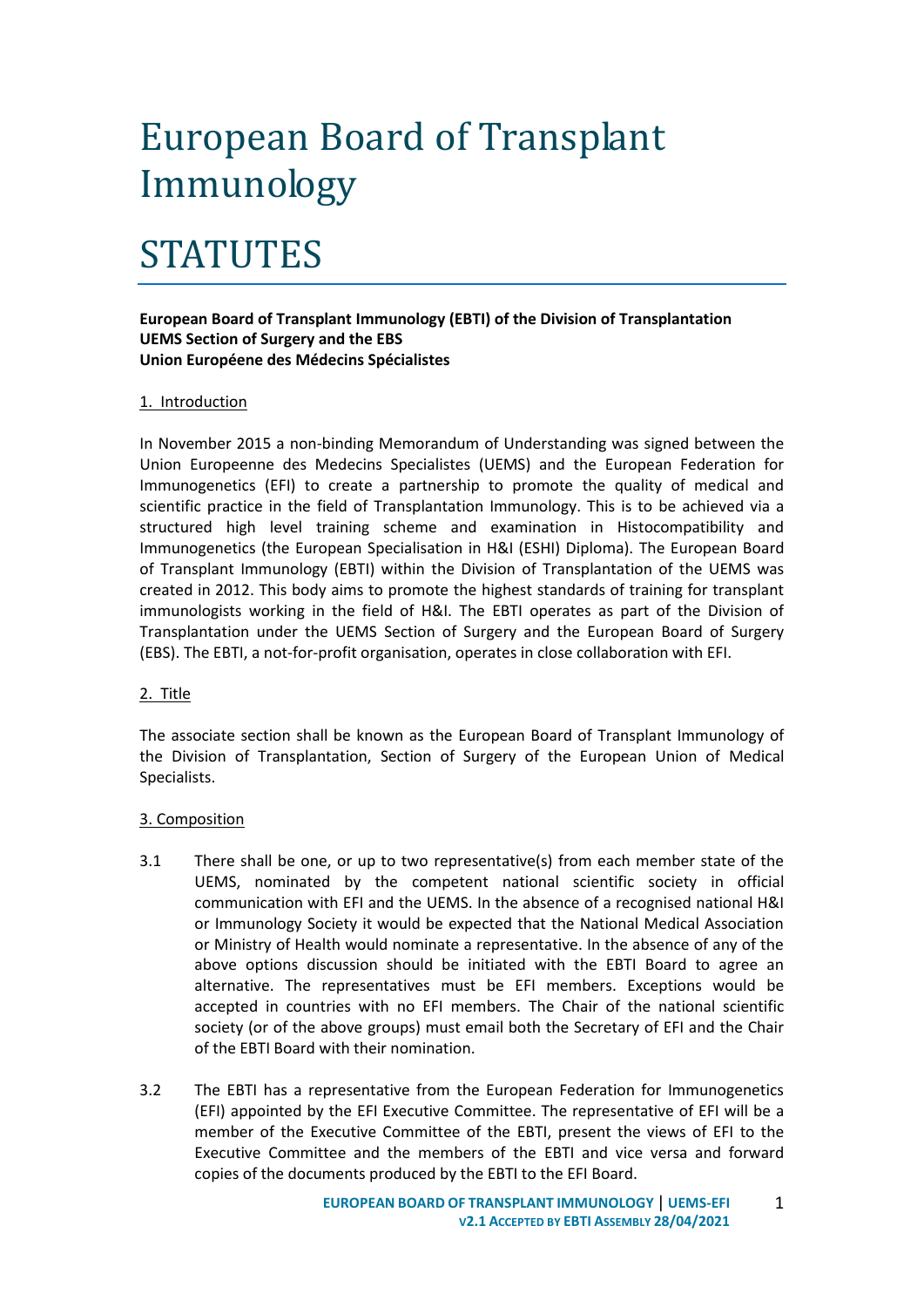- 3.3 The tenure of each member shall be for 4 years. Members are re-appointed only once. Following completion of their term, the members of the EBTI are responsible for ensuring their succession following consultation with their scientific societies. This is to ensure proper representation of all countries at any given time.
- 3.4 In the event that the member of a certain country is not able to attend a meeting, they may nominate a deputy previously nominated by their scientific society to attend in their place, subject to prior approval of the Chairman of the EBTI. In the event that the EFI representative cannot attend a meeting he/she should be represented by another member of EFI nominated by the EFI Executive Committee.
- 3.5 The EBTI shall elect an Executive Committee from its members, which will include a Chairman, a Vice Chairman, two Secretaries (Senior and Junior) and a Treasurer. The representative of EFI will also be a member of the Executive Committee.
- 3.6 The Chairman and Vice Chairman shall have a tenure of 4 years. The Chairman does not have the right for re-election. The tenure of the Secretaries will be for 4 years, i.e. four years as Junior Secretary and four years as Senior Secretary, Junior also passing automatically to Senior when the Senior retires. The Treasurer shall have tenure of 4 years and shall not be eligible for re-election. The Representative of EFI cannot hold a second post in the Executive Committee of the EBTI.
- 3.7 Election of Executive Officers: The election of the first committee will take place at the first meeting of the EBTI. Subsequently, the following procedure will be followed: the Senior Secretary will notify members of the EBTI of an impending vacancy one year in advance and ask for nominations. All nominations should be proposed and seconded by two members of the EBTI. The Senior Secretary will then arrange a ballot to all members of the EBTI 6 months before the appointment will become active.
- 3.8 The Chairman and Senior Secretary of the EBTI shall attend meetings of the Division of Transplantation of the UEMS and the EBS as ex-officio members. If the Chairman or the Senior Secretary cannot attend the meeting, the Chairman can authorise any other member of the Executive Committee to represent the EBTI.
- 3.9 The EBTI may appoint working groups to prepare draft documents or recommendations on specific topics for consideration by the full EBTI.

#### 4. Objectives

The main objective of the EBTI is to guarantee the best standard of care for transplant patients in Europe by ensuring the highest standards of training in transplantation immunology / Histocompatibility and Immunogenetics (H&I).

#### 5. Accountability

5.1 The EBTI shall report to the UEMS Management Council through the Division of Transplantation, UEMS Section of Surgery and the EBS.

#### 6. Functioning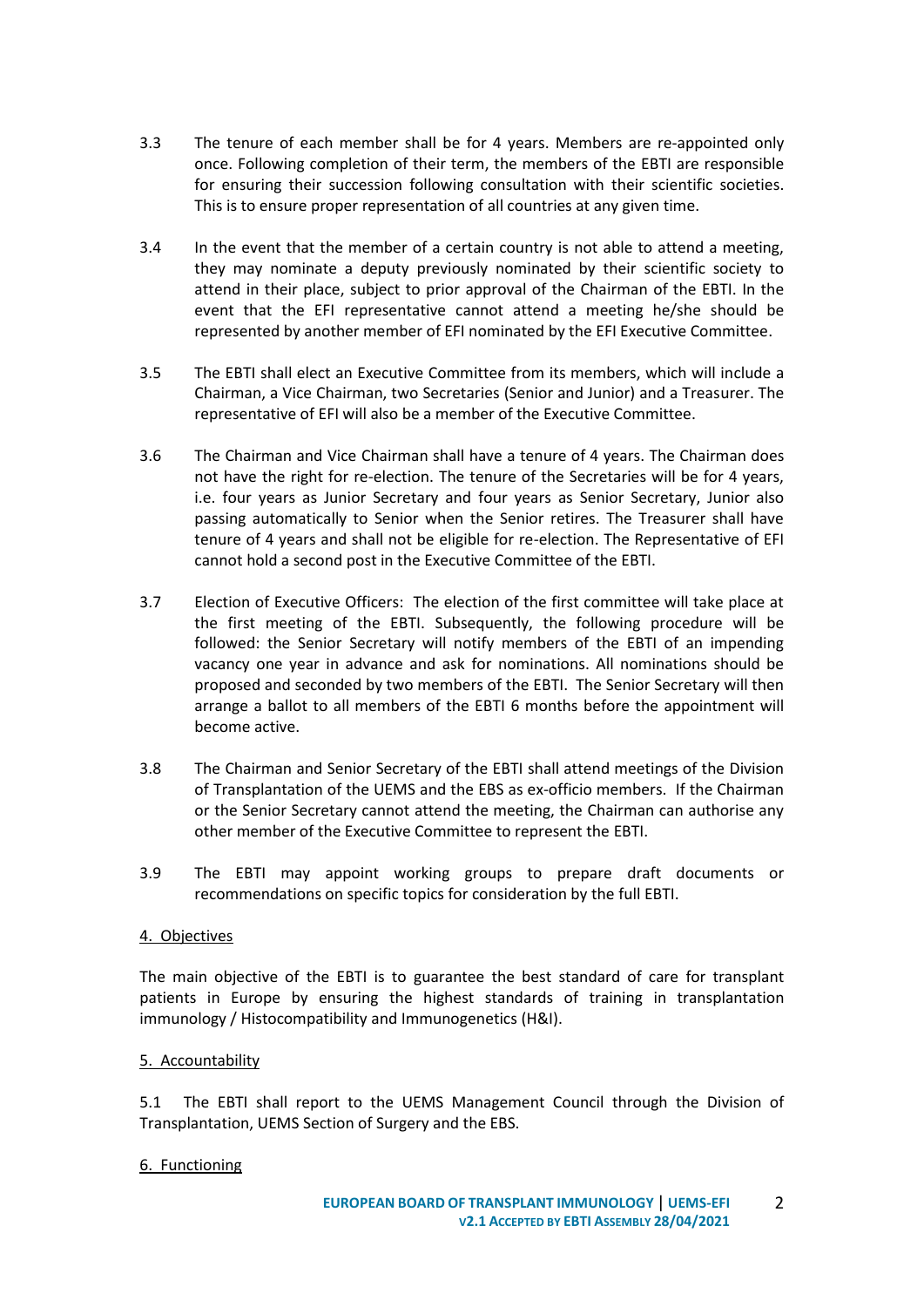6.1 The EBTI shall meet in a General Assembly at least once per year and the minutes of the meeting shall be forwarded to the Division of Transplantation (Section of Surgery and the EBS). The date and place of every meeting is to be decided at the end of the previous meeting. The meeting and the examination process will take place during the EFI Conference. Extraordinary meetings can be called by the Executive Committee or following the request of three or more members and approval by the Executive Committee. The EBTI Executive Committee may decide that the EBTI General Assembly will be held remotely by any appropriate means of communication or telecommunication. Members who participate in a remotely organised meeting are considered to be present for the calculation of the quorum and the majority.

6.2 Meetings shall be organised in such a way that will allow the maximum possible number of members to attend and to entail the minimum of expense.

6.3 Meetings may be attended by the Chairman of the Division of Transplantation or the General Secretary of the UEMS or a nominated deputy who shall be a member of the Management Council. Meetings may also be attended by the President of the UEMS Section of Surgery or the President of the EBS or a nominated deputy who is a member of the Executive of the UEMS Section of Surgery. The EBTI should be informed beforehand in all cases.

6.4 The agenda shall consist of subjects proposed by the Executive Committee of the EBTI, the members of the EBTI, the Chairman of the Division of Transplantation, the UEMS Section of Surgery, the EBS or the Secretary General of the UEMS.

6.5 The agenda shall be circulated to the members and the Secretary General of the UEMS, the UEMS Section of Surgery and the EBS and the Executive of the Division of Transplantation at least 1 month before the meeting.

6.6 The minutes of the meetings shall be circulated to all members, the President and Secretary of EFI, the Chairman of the Division of Transplantation, the President and Secretary of the UEMS Section of Surgery, the President of the EBS, the General Secretary of the UEMS and the Management Council of the UEMS within 1 month of the meeting.

## 7. Financing

7.1 The EBTI is a non-profit organisation and is financed by the fees of the applicants for the two parts of the accreditation process: eligibility and examination. The EBTI is also financed by any legal financial benefits for its contribution to various professional/ scientific activities (i.e. meetings, publications). The EBTI can accept legal public (i.e. EU bodies, national government bodies, professional/ scientific organisations) or private (i.e. gifts, contribution by the commercial sector) contributions/ donations. A financial contribution/ donation to the EBTI can only be accepted under the strict rule that is offered in order to help the EBTI to achieve its objectives and without any obligation of the EBTI towards the body(ies)/ organisation(s)/ person(s) offering the contribution/ donation.

7.2 The EBTI will have a sub-account in the bank account of the Section of Surgery for its finances to maximize transparency and facilitate administration. The Treasurer of the EBTI will keep the books and will have access to the account. The Treasurer will present a